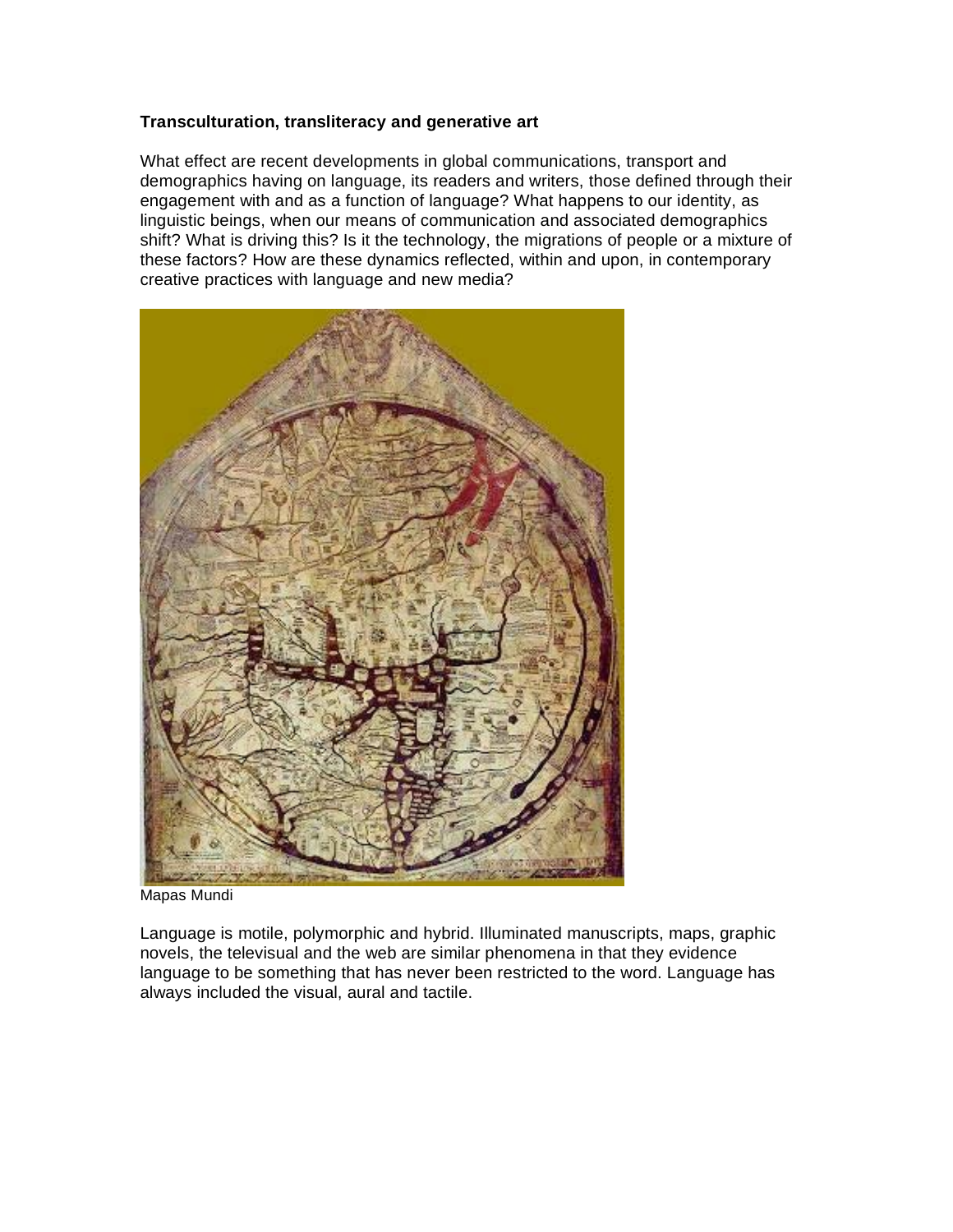

Dead Sea Scroll

The widely held assumption that the written word is the ultimate source of knowledge/power (a hermeneutic) has never been the case. Don Ihde's 'expanded hermeneutics' (Ihde 1999), proposes, as part of an expanded signification system, that what appear to be novel representations of phenomena and knowledge are, whilst not new, newly apparent. Meaning, and the value that derives from it, has been encoded in diverse forms and media for millennia. Only a few of these resemble the classic written text that was assumed, in conventional hermeneutics, to be the ultimate source, and thus authority, for meaning. In a number of cultures the written word never attained its peculiar status as the primary repository of knowledge and the authority that flows from it.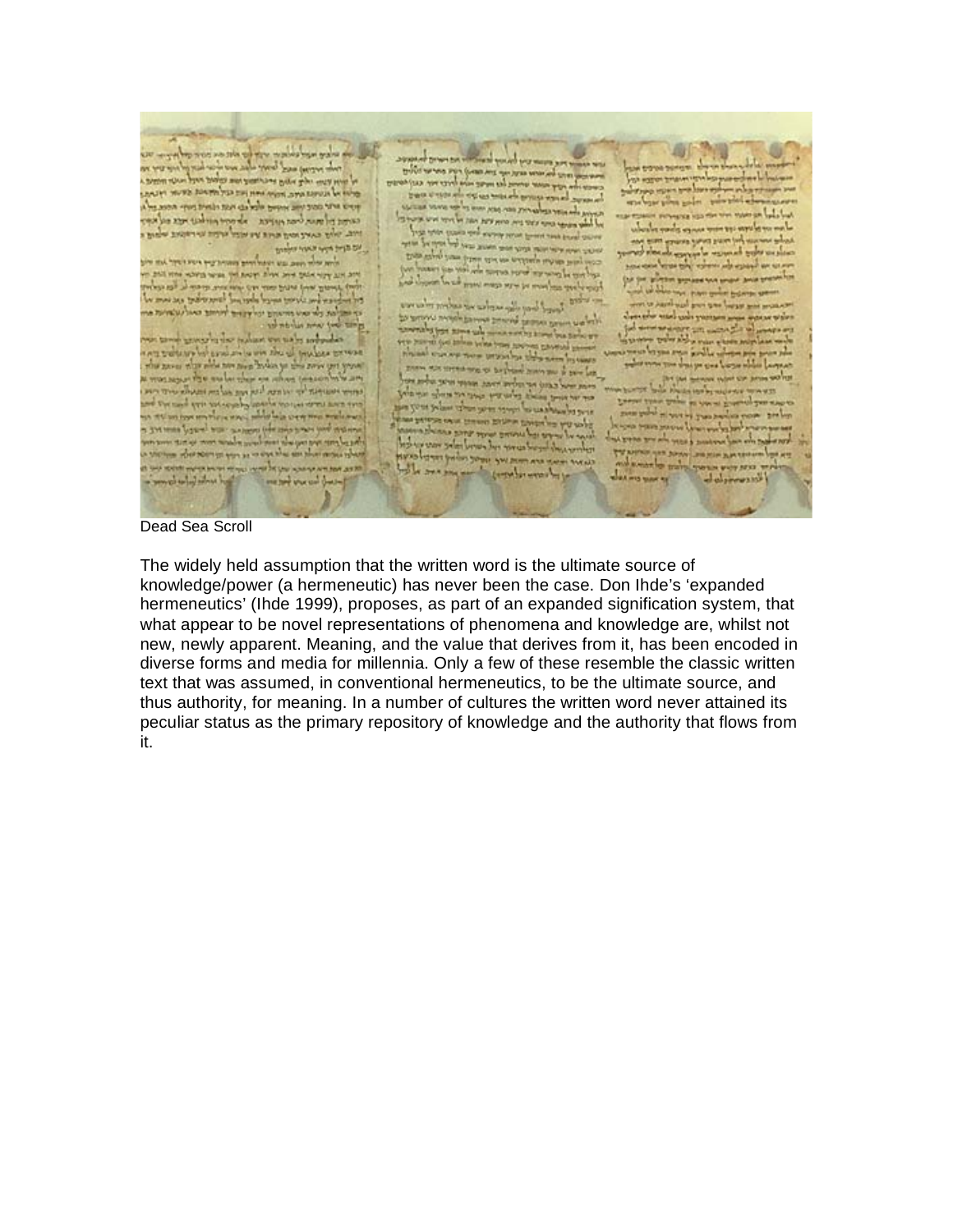

Clifford Possum Tjapaltjarri's painting 'Carpet Snake Dreaming', 1991-92.

Australian aboriginal cultures are characterised by their coherent and highly complex world-views, embedded in a web of narratives we know as the 'dreamtime'. These narratives were developed, sustained and shared through the use of ritual activities, such as corroboree, as well as through their music and visual artefacts. Historically they did not employ written language in the sense that this is understood in some other cultures – but theirs was, and is, a highly literate world. However, their literacy was not based on writing. Clifford Possum's painting 'Carpet Snake Dreaming' is not just a painting of a snake approaching a water-hole or other site of interest. It is also a map of a terrain, most likely actual rather than imaginary. It is also container of a mythic narrative, evoking a story that for those who know it is as much history as parable. This artwork thus embodies knowledge and is not simply a work of the imagination.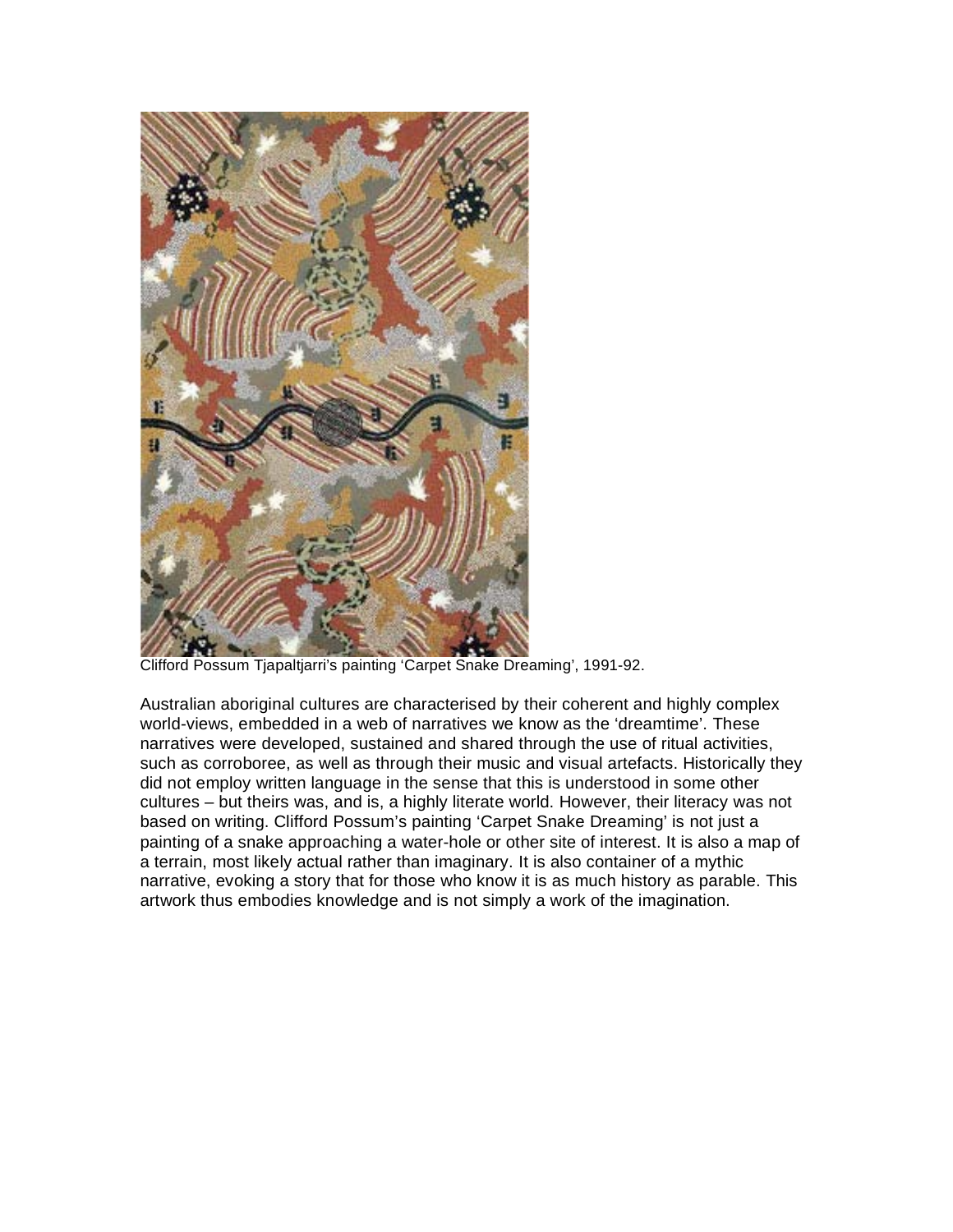

Visualisation of the blogosphere by Matthew Hurst 2007

In contemporary science we see graphic representation in ascendance over written text as the complexity of the data-sets involved increase beyond the capacity of the written word to contain them and our ability to interpret such information through text is tested to the limit. It is now often left to computers to interpret our complex data-sets for us, employing codes that are rarely, if ever, read by a human being. Knowledge is now created and disseminated via diverse media and codifying systems, invisible to us as often as they are visible. Rendering these invisible landscapes and networks in a manner by which we can apprehend them has become one of the functions of the contemporary artist, designer and informatician.

Fernando Ortiz (Ortiz 1947) proposed the concept of 'transculturation', which may offer possible insights into these dynamics.

"I am of the opinion that the word transculturation better expresses the different phases of the process of transition from one culture to another because this does not consist merely in acquiring another culture, which is what the English word acculturation really implies, but the process also necessarily involves the loss or uprooting of a previous culture, which could be defined as a deculturation. In addition it carries the idea of the consequent creation of new cultural phenomena, which could be called neoculturation."

The suggestion here is that we are all engaged in an interplay of cultural interactions and appropriations, which is now occuring within a world of highly mobile people's saturated by communications media. Language, a technology fundamental to the human condition, is the primary means by which this process occurs. The politcal implications suggested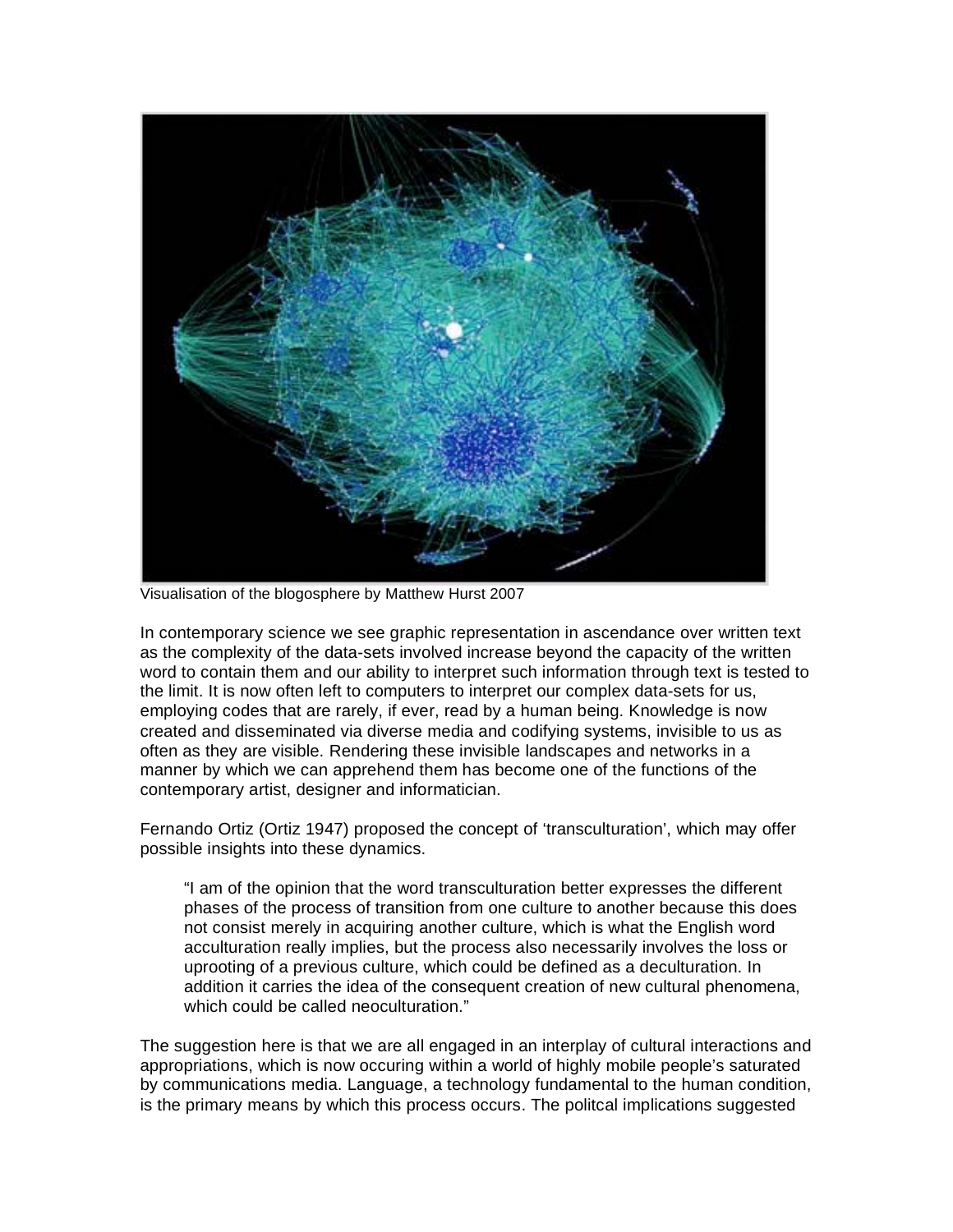by this lead to the question; are we creating a universal 'neo-pidgin' or are our cultures fragmenting into linguistic ghettoes? Are we witnessing the emergence of a new cultural hegemony or the collapse of old certainties?



A variety of ethnic costumes, Fanny's Play House Inc.

People define themselves through language and create their own sub-cultural linguistic fields, their own 'tribal' codes, in order to establish their identity and be identified by other members of their 'tribe'. This might be done through the clothes they wear, the language they employ or the means through which they transmit their messages. This is an iterative process where people evolve new dialects that in turn define self. Transculturation functions not only within the established context of the colonial but also the post-colonial, where human migration has proceeded, for multiple reasons, in multiple directions.

Does creative work with language, that employs digital media and thus necessarily exposes the dynamic processes of signification, lend itself to reflecting upon the technological, social and linguistic changes enveloping us? Does the notion of 'transliteracy' (Thomas et al 2007) offer the possibility of reconciling cultural and linguistic differences whilst allowing difference to function or is it an aspect of a bidirectional compacting and potentially desiccating dynamic?

Transliteracy is defined as "the ability to read, write and interact across a range of platforms, tools and media from signing and orality through handwriting, print, TV, radio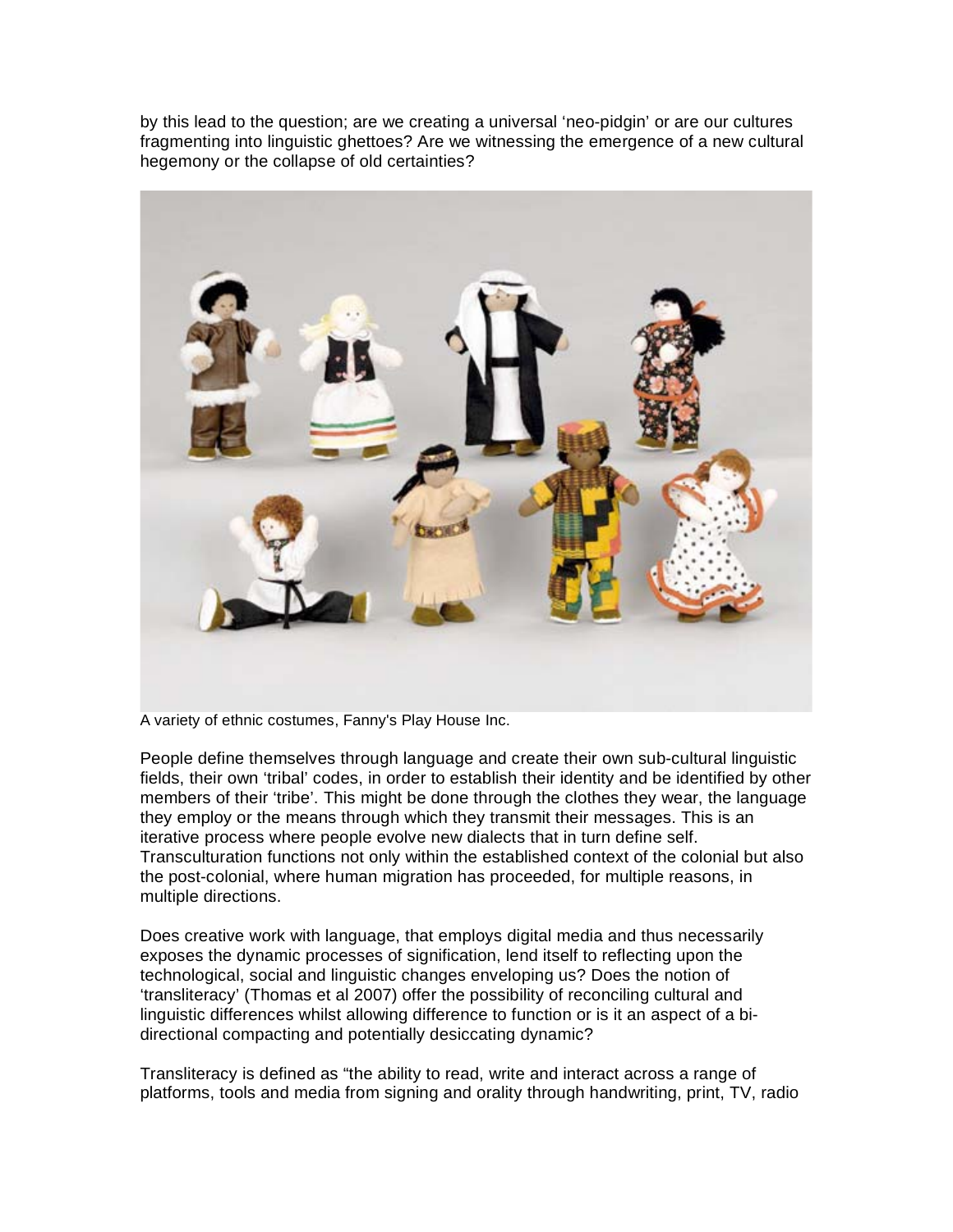and film, to digital social networks (ibid)." In the media-saturated societies of today's world it can be assumed that many people are transliterate, capable not only of interpreting information across media and linguistic forms but also translating information from one cultural context to another.

The concept of pluriliteracy (Garcia 2006) proposes that certain individuals and communities function within highly multilingual environments where various languages are employed in distinct contexts and where linguistic value is not equal but determined by context and function. This is not dissimilar to Thomas's concept of transliteracy, although the latter concept is less concerned with spoken and written language and more with the broader and less well defined areas of linguistic activity that include diverse modalities of representation across numerous media. Nevertheless, the arguments regarding one may inform those of the other. Ihde's notion of an 'expanded hermeneutics' can, once again, also be seen to be of direct relevance here.

A number of authors and artists have concerned themselves with these issues, amongst them John Cayley, a well known author in the field of digital poetics. He has also worked as a research librarian in the Chinese section of the British Library and as a translator. His interests have often engaged issues around translation and transliteration.



Image from Translation, by John Cayley with Giles Perring, www.shadoof.net

In Cayley's (with Giles Perring, audio) generative QuickTime based text and sound work 'Translation' (Cayley 2005) Cayley produces an ever-changing 'linguistic wall hanging' as he refers to it (Cayley 2004) - the generative texts emerging at or beyond the limits of lissibility.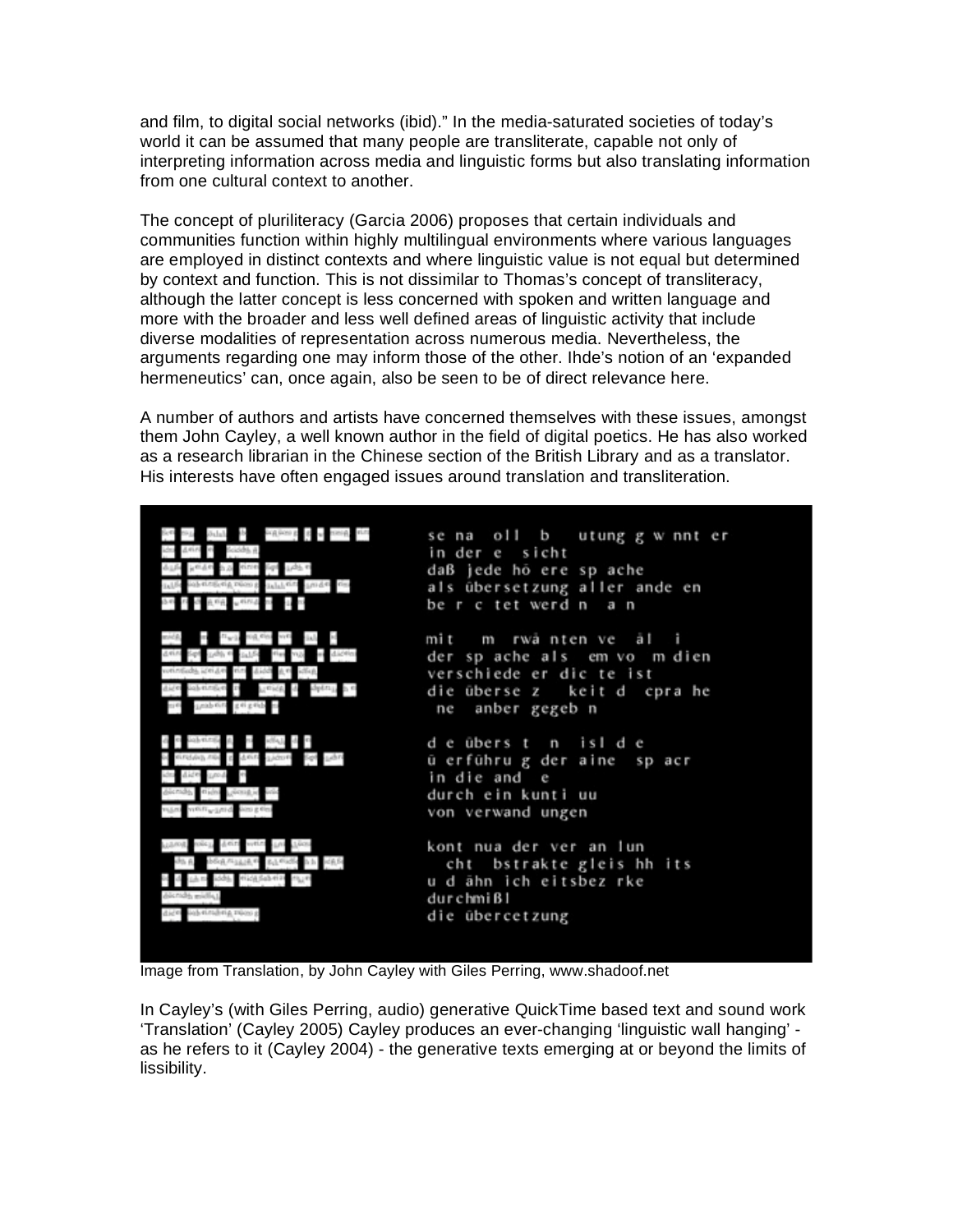'Translation' functions across a number of languages, shifting from version to version, but nearly always incorporating English, German and French. The primary components of the work are not recognisable words from any specific language but rather the structural patterns that underlie written and spoken language. These are patterns that are visual or aural in their nature, where word 'shapes' are retained but their conventional semiotic capability severely compromised. Cayley writes of language 'drowning' and 'resurfacing' throughout the work, suggesting that the legibility of the text is the necessary oxygen the reader requires and will always seek, even struggle, to find. What happens when that oxygen is removed and the 'text' abstracted to its material and a-semiotic components?



Image from Translation, by John Cayley with Giles Perring, www.shadoof.net

Cayley writes 'my literal art, has been involved, in terms of one of its most obvious formalisms, with transliteral morphing from one given text - transcribed in machineencoded alphabetic script - to another' (ibid). Here Cayley explicitly employs the term transliteral to describe not a reader's literacy across media and significatory systems (as defined by Thomas et al) but to illuminate the automatic machine based algorithms that underpin the technical and conceptual nature of the artwork. As such, he conflates the technical with the cultural, evoking Terry Winograd's earlier observations on the relationship between language, culture and thought. As Winograd notes,

'The computer is a physical embodiment of the symbolic calculations envisaged by Hobbes and Leibniz. As such, it is really not a thinking machine, but a language machine. The very notion of 'symbol system' is inherently linguistic and what we duplicate in our programs with their rules and propositions is really a form of verbal argument, not the workings of mind' (Winograd 1991).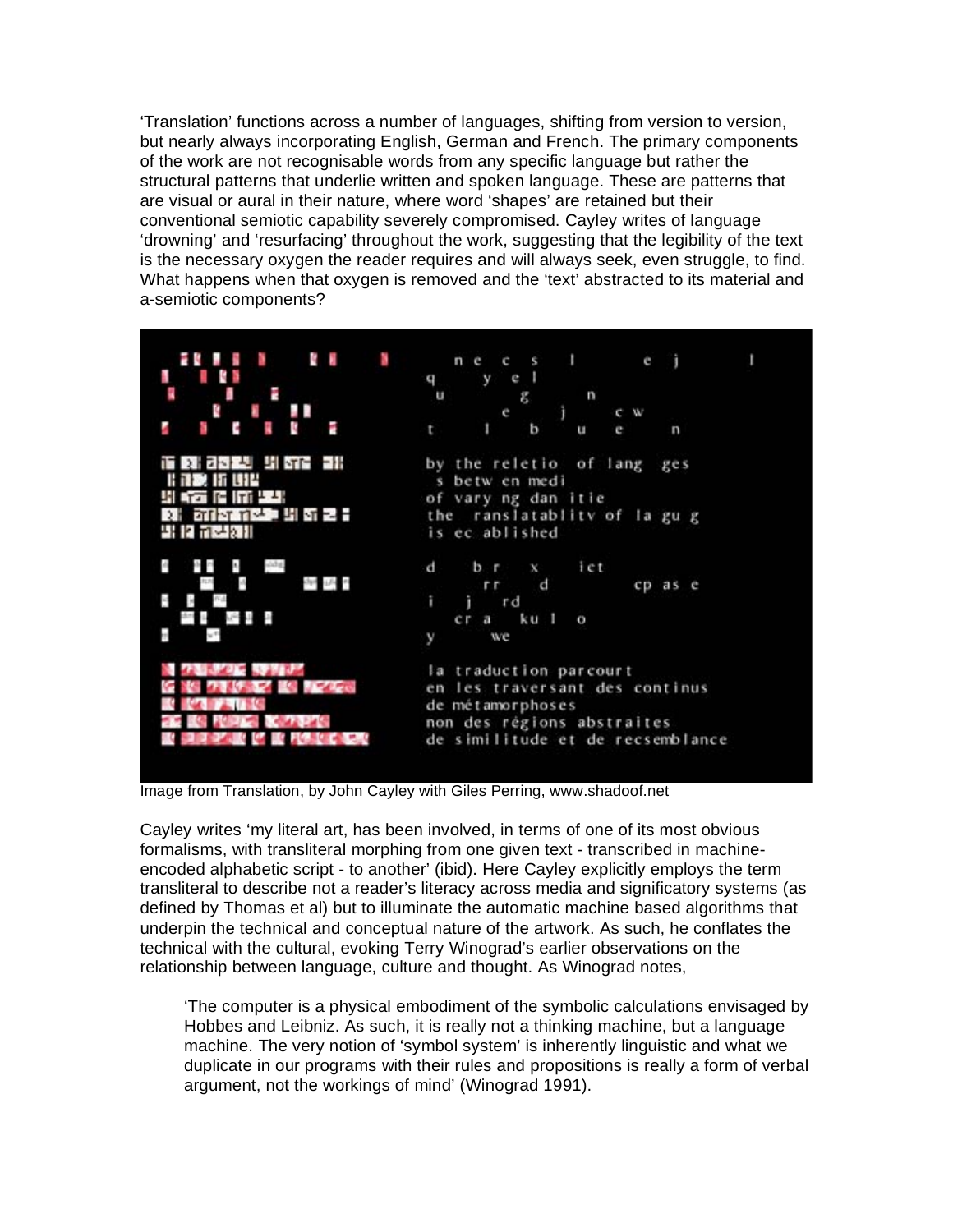What Winograd is proposing here is that the computer is a form of writing; specifically automated writing. The context in which he makes this proposition is a discourse on artificial intelligence, his position being that computation is less about the replication of thought and more concerned with language. Cayley has more or less taken this idea literally and built an instance of a language machine that functions to embody it, focusing on the structural aspects of how such a machine might work.

'Translation' takes as its source text fragments of Walter Benjamin's essay, 'On Language as Such and on the Language of Man' (Benjamin 1916). As an active translator Cayley is acutely aware of what Benjamin refers to as the 'kinship' of languages and how translation is not so much concerned with similarity but an 'affinity of difference'. I take this to mean a structural correspondence where the difference between components can be seen to be similar to one another, even when the instrumentality of languages can seem extremely alien to one another. This concept would appear not unrelated to Derrida's intent when coining the term 'differance' (Derrida 1982), Cayley's automated script evoking an infinite deferral of meaning but never compromising our apprehension of an instance of language that is writing itself.

Cayley's abstracting of a text into an a-semiotic but nevertheless profoundly linguistic phenomena can be seen to be evoking this 'affinity of difference' in its emphasis on structure and the internal relations of the work rather than through presenting associations between signifiers and the things they signify. The question thus arises whether the 'text' that Cayley has produced is one composed of signs or whether something more concrete than that? What are the signifiers that compose this work. when they have no signified associated with them? Perhaps they only signify themselves or, otherwise, they speak of writing itself.

Given our earlier observations about the visible and invisible languages that compose our transliterate culture perhaps the distinction that is sustained between that which signifies and that which is abstract becomes meaningless as we recognise that meaning is dependent on context and the internal relations of signs are as unfixed as their relations with that which they represent.

Similarly, as implied in Garcia's concept of pluriliteracy, the manner in which people construct and sustain their identities is context driven and highly fluid. We can be many different people, our characteristics contingent on how we interface with others. It has become a common observation to note how people construct their identities, in social environments such as Second Life, and how these constructs can differ from how these same people present/construct themselves in other contexts. Self has always been a negotiated construct, our social interactions mediating our being.

Cayley's artwork evokes how the internal structures of language may remain discernable, irrespective of context and association. Perhaps our constructed and contingent human identities also retain discernable internal relations, or is the idea of an authentic self, to be discovered within its internal organisation, like a fingerprint, also a context dependent construct? There might be no productive purpose in questioning the authenticity of such (social) constructs as self-hood or language. It might be more productive to query the polymorphic character of how these dynamics interact, each (the self, the social, language) informing the other in a generative cycle, similar to how the various elements in 'Translation' are contingent on their relations with one another to determine their further emergence.